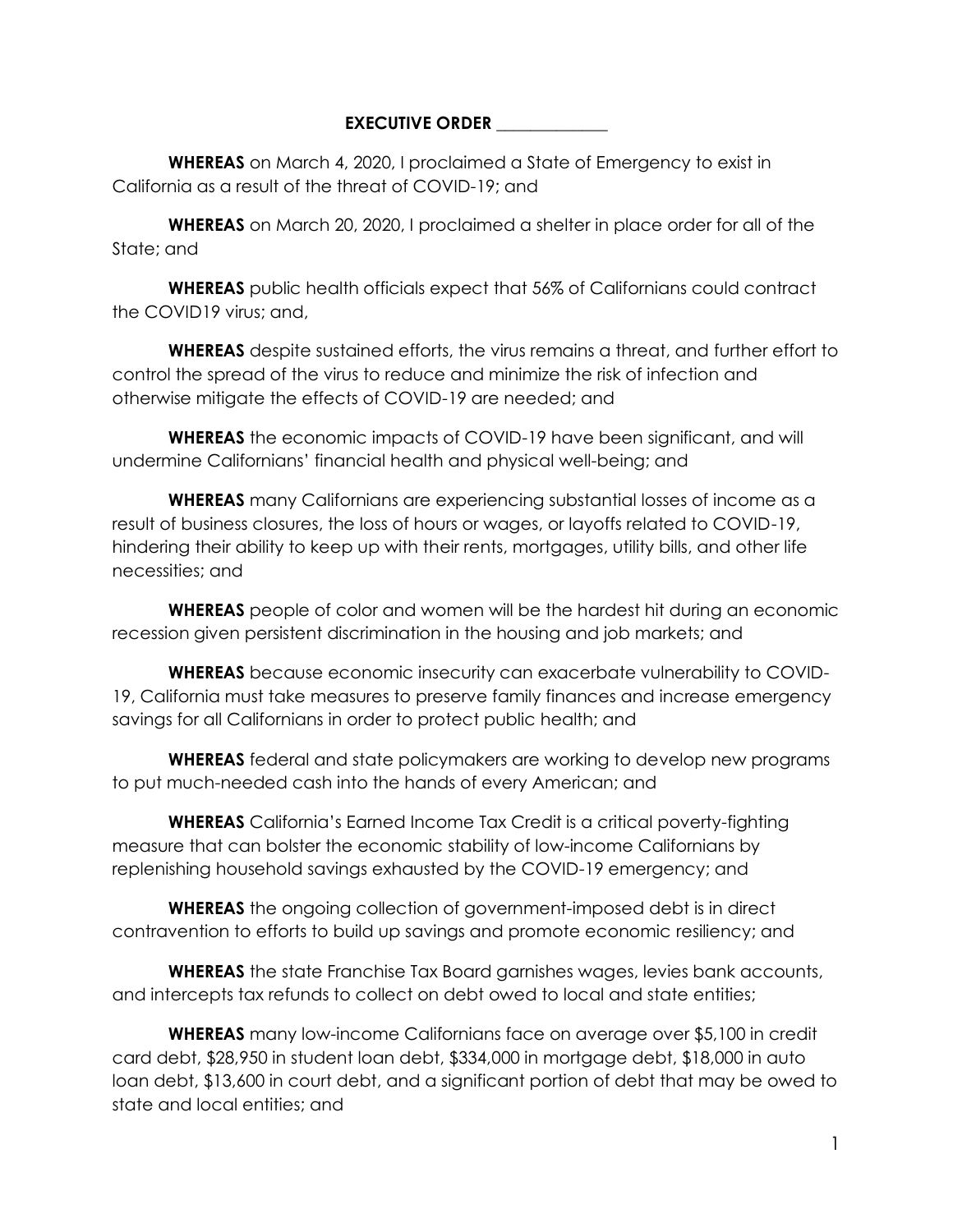**WHEREAS** women and people of color bear a disproportionate brunt of economic sanctions imposed by state and local government; and

**WHEREAS** government collection protocols are used to collect public benefit overpayments, some of which were a result of caseworker error and while California has taken steps to reduce this debt load with recent legislation, decades of prior debt remains on the books; and

**WHEREAS** to the extent that the debt is associated with California's traffic and non-traffic infractions and the financial penalties and legal consequences of failure to appear in court when a fine has not been paid are significant; and disproportionately affect low-income Californians; and

**WHEREAS** debt owed to government for child protective services and child support has been found to undermine not only the economic viability of low-income Californians but also to undermine the ability of parents to support their children; and,

**WHEREAS** Black and Brown Californians are disproportionately surveilled, stopped, ticketed, arrested, detained, convicted and charged associated fees and fines in our criminal and juvenile systems ; and

**WHEREAS** collection of fines and fees are minimal because most people cannot afford to pay them; and

**WHEREAS** counties and courts improperly charge people who cannot pay and net little revenue, or spend significant resources determining that the majority of people cannot pay and net even less; and

**WHEREAS** outstanding fees and fines in the criminal and juvenile system have been shown to increase recidivism and harm public safety; and

**WHEREAS** in 2017 the State Legislature ended the imposition of all fees to families of youth in the juvenile system; and

**WHEREAS** all but 22 counties have stopped collecting juvenile fees from hundreds of thousands of vulnerable California families; and

**WHEREAS** four counties have voluntarily ended collection on criminal fees and state legislation has been introduced to extend this relief for all Californians; and

**WHEREAS** the financial impact of government-imposed debt on low-income Californians is significant, and even more so with the increased economic insecurity that COVID-19 poses to all Californians; and

**WHEREAS** low-income households depend on a much greater percentage of their income just to meet their basic needs for food, shelter, and other necessities; are